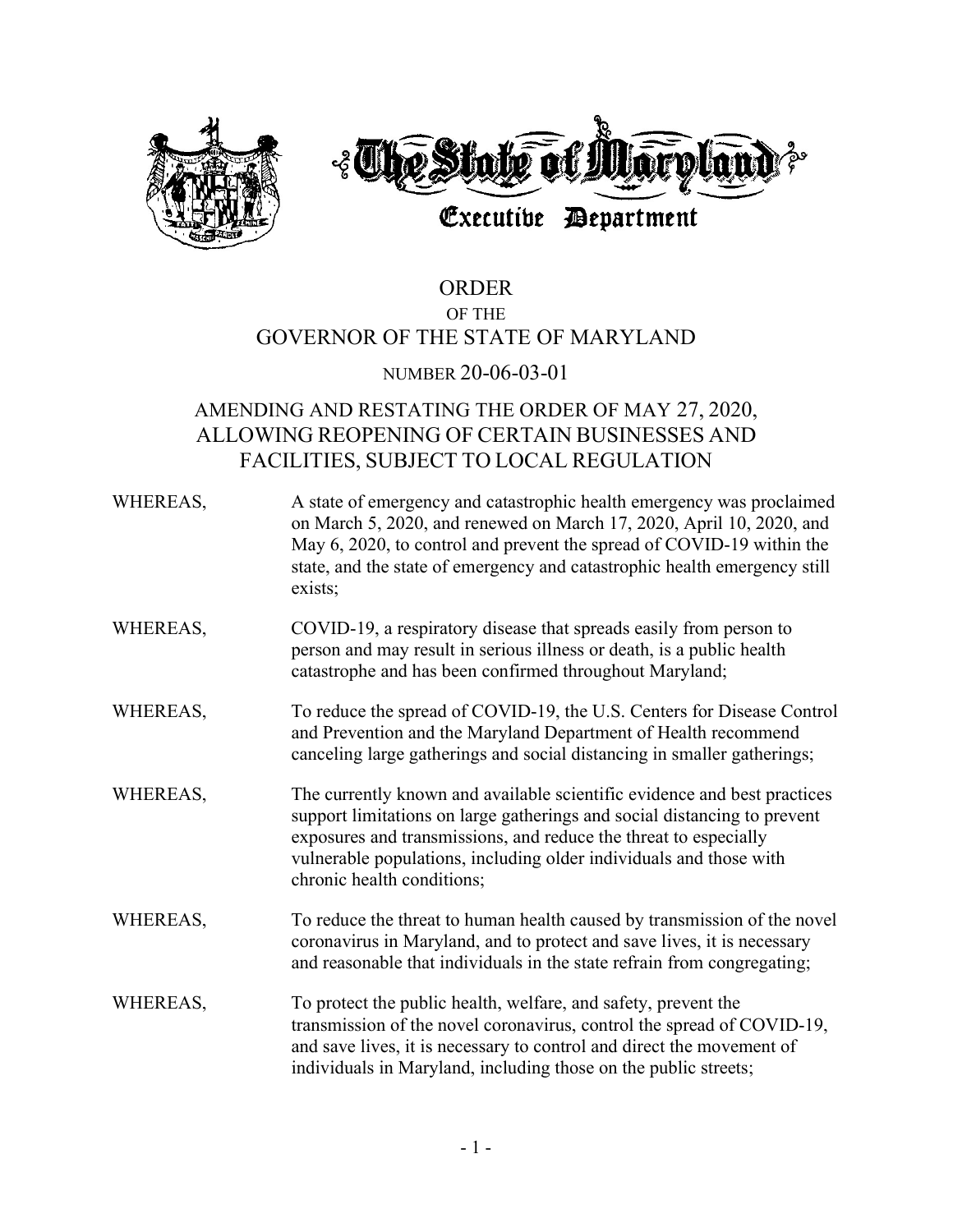| WHEREAS, | It is further necessary to control and direct in Maryland the occupancy<br>and use of buildings and premises, as well as places of amusement and<br>assembly;                                                                                                                                                                                               |
|----------|-------------------------------------------------------------------------------------------------------------------------------------------------------------------------------------------------------------------------------------------------------------------------------------------------------------------------------------------------------------|
| WHEREAS, | the Coronavirus Recovery Team continues to advise on related public<br>health and emergency management decisions;                                                                                                                                                                                                                                           |
| WHEREAS, | the State has implemented measures to reduce community transmission<br>rates of COVID-19, while strategically activating the Maryland Strong:<br>Roadmap to Recovery plan;                                                                                                                                                                                  |
| WHEREAS, | the State is continuously expanding COVID-19 laboratory testing<br>capacity and locations throughout Maryland, and has increased its<br>disease-investigation capabilities by implementing operations to trace the<br>contacts of up to 1,000 new cases per day;                                                                                            |
| WHEREAS, | the State has carefully monitored hospital capacity, and has worked with<br>hospitals to ensure their surge capacity can accommodate Marylanders<br>who may become ill;                                                                                                                                                                                     |
| WHEREAS, | the State is procuring necessary protective equipment to safeguard<br>critical facilities and staff; and                                                                                                                                                                                                                                                    |
| WHEREAS, | total hospitalizations and usage of hospital beds have been stable or<br>slowly decreasing;                                                                                                                                                                                                                                                                 |
|          | NOW, THEREFORE, I, LAWRENCE J. HOGAN, JR., GOVERNOR OF THE STATE OF<br>MARYLAND, BY VIRTUE OF THE AUTHORITY VESTED IN ME BY THE<br>CONSTITUTION AND LAWS OF MARYLAND, INCLUDING BUT NOT LIMITED<br>TO TITLE 14 OF THE PUBLIC SAFETY ARTICLE, AND IN AN EFFORT TO<br>CONTROL AND PREVENT THE SPREAD OF COVID-19 WITHIN THE STATE, DO<br><b>HEREBY ORDER:</b> |

- I. Administrative and Implementing Provisions.
	- a. The Order of the Governor of the State of Maryland, dated March 12, 2020, entitled "Prohibiting Large Gatherings and Events and Closing Senior Centers," as amended and restated on March 16, 2020, and further amended and restated on March 19, 2020 by Order Number 20-03-19-01, and further amended and restated on March 23, 2020 by Order Number 20-03-29-01, and further amended and restated on March 30, 2020 by Order Number 20-03-30-01, and further amended and restated on May 6, 2020 by Order Number 20-05-06-01, and further amended and restated on May 13, 2020 by Order Number 20-05-13-01, and further amended and restated on May 27, 2020 by Order Number 20-05-27-01, is further amended and restated in its entirety as set forth herein.
	- b. The Secretary of Health is hereby authorized to issue directives under this Order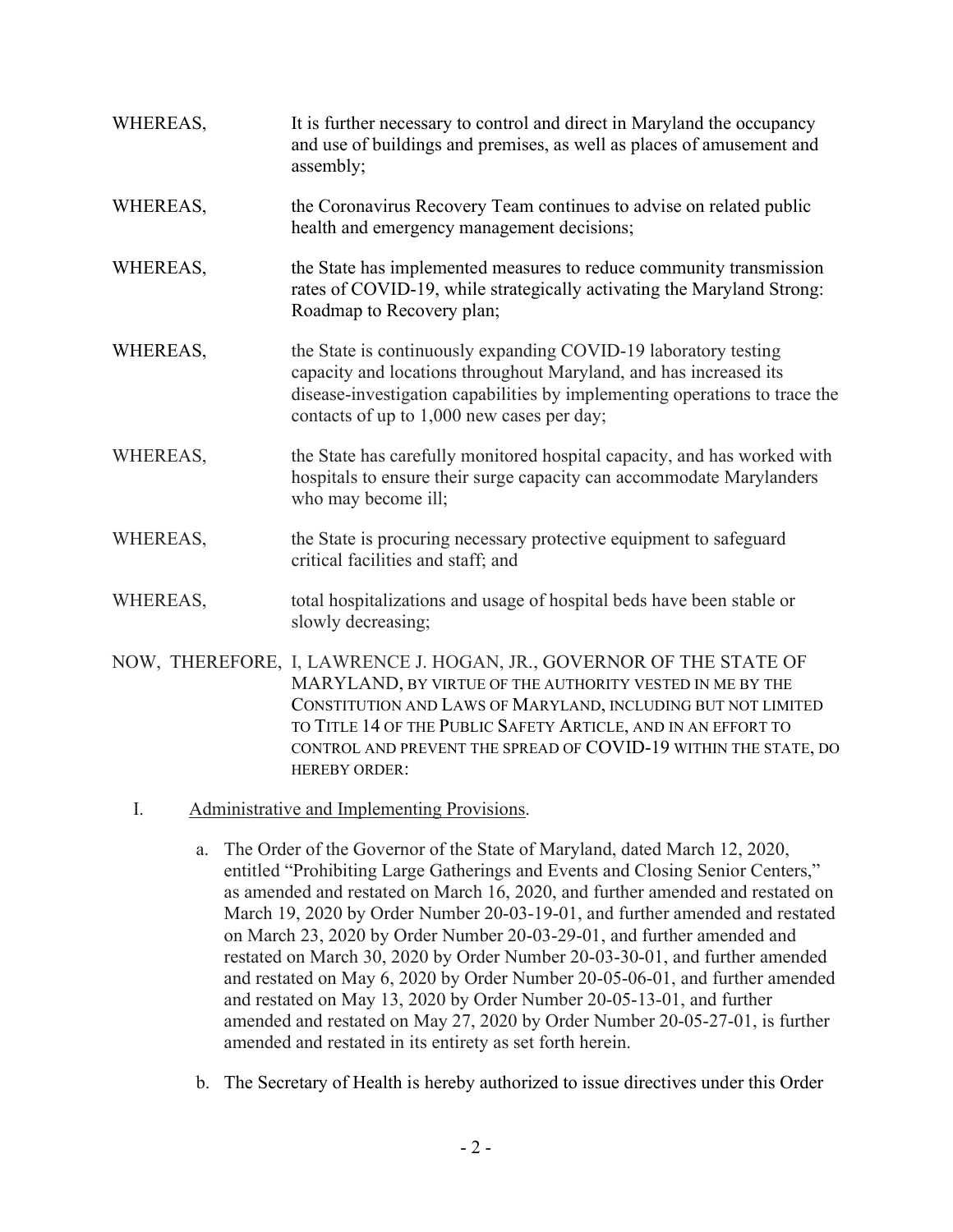("Secretary's Directives"), as the Secretary deems necessary, to monitor, treat, prevent, reduce the spread of, and suppress COVID-19 in relation to any activity permitted under this Order or any business, organization, establishment, or facility that is permitted by this Order to be open to the general public, which directives may include, without limitation, binding requirements and/or non-binding recommendations.

- c. Political subdivisions are not prohibited from opening outdoor public spaces to the general public (such as parks, sports fields and courts, beaches, dog parks, and playgrounds), subject to the following:
	- i. The decision to do so shall be made after consultation with the health officer for the county in which the outdoor public space is located (or, in the case of outdoor public spaces located in Baltimore City, the Commissioner of Health for Baltimore City) (the "Local Health Officer").
	- ii. The Local Health Officer may issue such directives or orders as may be necessary to monitor, prevent, reduce the spread of, and suppress COVID-19 with respect to the use of the outdoor public space ("Health Officer Directives").
	- iii. The political subdivision must require persons using the outdoor public space to comply with applicable Secretary's Directives, applicable Health Officer Directives, and applicable social distancing guidance published by the U.S. Centers for Disease Control and Prevention ("CDC") and the Maryland Department of Health ("MDH").
- d. If a political subdivision determines that doing so is necessary and reasonable to save lives or prevent exposure to COVID-19, the political subdivision is hereby authorized to issue orders that are more restrictive than this Order ("Local Orders"):
	- i. requiring any businesses, organizations, establishments, or facilities to close or modify their operations; and/or
	- ii. requiring individuals to remain indoors or to refrain from congregating.
- e. Local Orders may remain in effect for so long as this Order (as it may be amended from time to time) remains in effect. The authority granted by paragraph I.d is in addition to, not in derogation of, any authority of a political subdivision under its charter, laws, ordinances, or regulations.
- II. Gatherings Larger Than 10 Persons Prohibited. Social, community, recreational, leisure, and sporting gatherings and events of more than 10 people ("large gatherings and events") are hereby prohibited at all locations and venues, including but not limited to parades, festivals, conventions, and fundraisers. Planned large gatherings and events must be canceled or postponed until after termination of the state of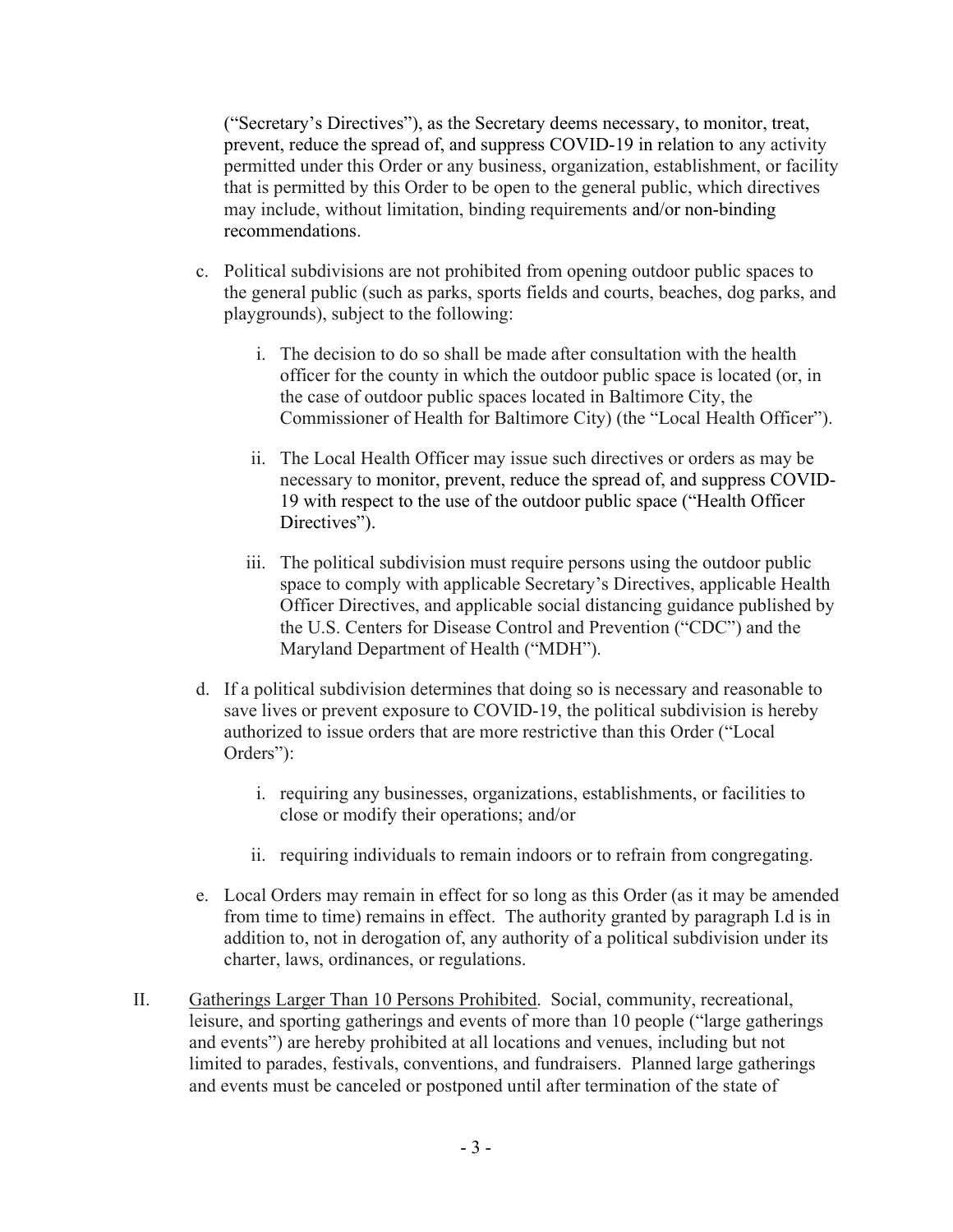emergency and the proclamation of the catastrophic health emergency has been rescinded.

#### III. Businesses, Organizations, Establishments, and Facilities That May Be Open.

- a. Religious Facilities. Subject to applicable Local Orders, churches, synagogues, mosques, temples, and other similar religious facilities of any faith in the State of Maryland ("Religious Facilities") may open to the general public, *provided*, however, that the total number of persons permitted in a Religious Facility at any one time shall not exceed 50% of that Religious Facility's Maximum Occupancy (defined below).
- b. Retail Establishments. Subject to applicable Local Orders, retail businesses, organizations, establishments, and facilities in the State of Maryland that principally sell goods ("Retail Establishments") may open to the general public, provided, however, that the total number of persons permitted in a Retail Establishment at any one time shall not exceed 50% of that Retail Establishment's Maximum Occupancy (defined below).
- c. *Manufacturing*. Subject to applicable Local Orders, all manufacturing businesses and facilities in the State of Maryland may open.
- d. Certain Personal Services.
	- i. Subject to applicable Local Orders and paragraph III.d.ii below, the following establishments in the State of Maryland ("Personal Services Establishments") may open to the general public:
		- 1. beauty salons, but only to provide hair services and provide hair services—blow drying, as described in Title 5 of the Business Occupations Article of the Maryland Code;
		- 2. barber shops; and
		- 3. effective as of 5:00 p.m. on June 5, 2020:
			- a. tattoo parlors;
			- b. tanning salons;
			- c. massage parlors; and
			- d. establishments that provide esthetic services or provide nail technician services (as described in Title 5 of the Business Occupations Article of the Maryland Code);
	- ii. All customers over the age of two are required to wear Face Coverings (as defined in the Face Coverings Order (defined below)) while inside any Personal Services Establishment, except to the extent wearing a Face Covering would make it impossible for services to be performed. All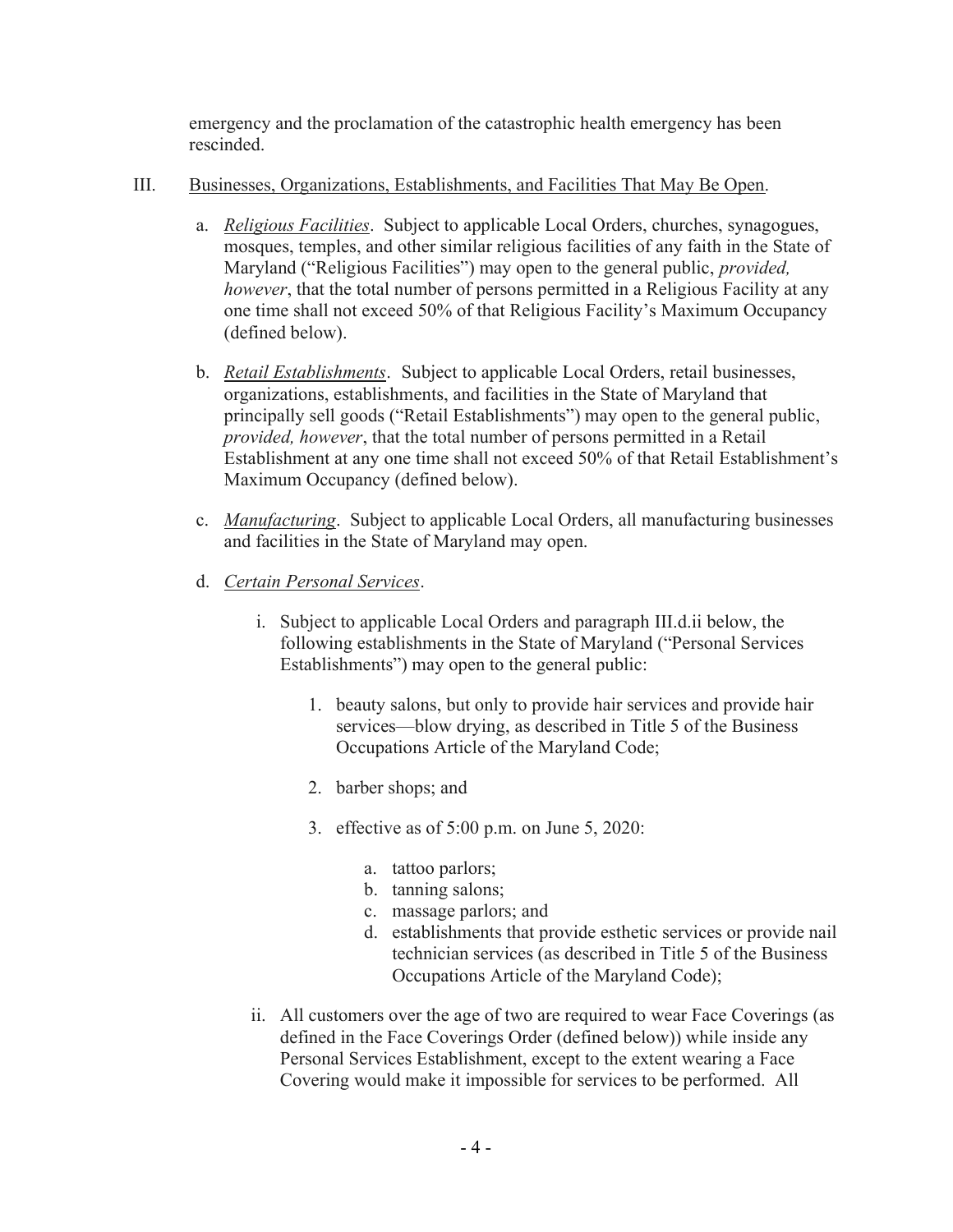Personal Services Establishments shall:

- 1. require staff to wear Face Coverings while in areas open to the general public and areas in which interaction with other staff is likely;
- 2. provide services on an appointment basis only;
- 3. not allow the number of persons in the Personal Service Establishment to exceed 50% of the Personal Service Establishment's Maximum Occupancy (defined below); and
- 4. after providing services to each customer, clean and disinfect the area in which services were performed in accordance with applicable guidance from the CDC and MDH.
- e. Outdoor Recreation. Subject to applicable Local Orders, notwithstanding anything to the contrary elsewhere in this Order, the following establishments in the State of Maryland may open to the general public:
	- i. golf courses and driving ranges;
	- ii. outdoor archery and shooting ranges;
	- iii. marinas and watercraft rental businesses;
	- iv. campgrounds;
	- v. horse boarding and riding facilities;
	- vi. drive-in movie theaters;
	- vii. outdoor swimming pools;
	- viii. outdoor day camps;
	- ix. tour boats.
- f. Foodservice Establishments.
	- i. Subject to applicable Local Orders and paragraph III.f.ii below, notwithstanding anything to the contrary elsewhere in this Order, (a) restaurants, bars, and other similar establishments that sell food or beverages for consumption on-premises in Maryland ("Restaurants and Bars"), and (b) social and fraternal clubs (including without limitation, American Legion posts, VFW posts, and Elks Clubs) ("Social Clubs") with dining facilities may, to the extent permitted by applicable law: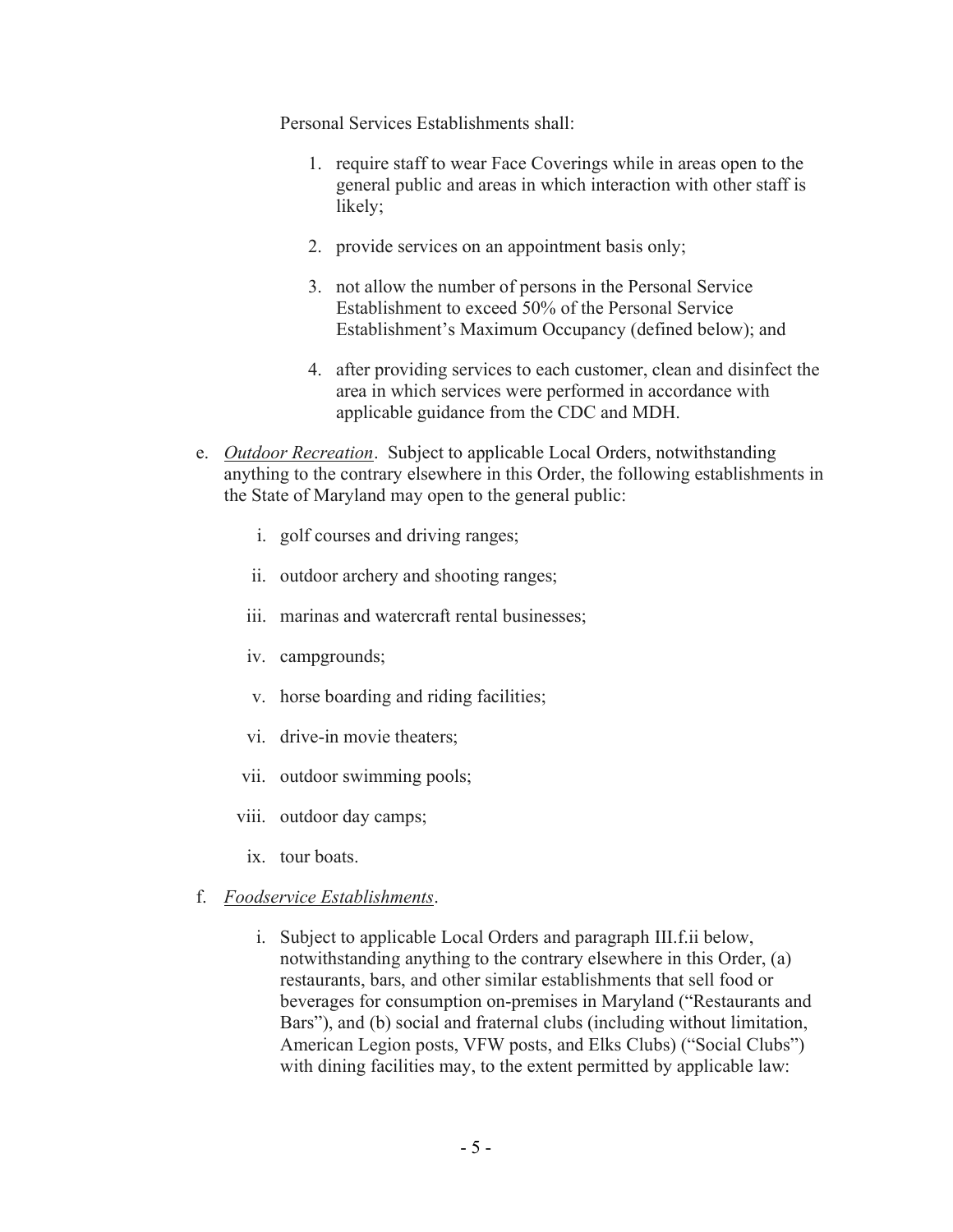- 1. serve food and beverages to customers for consumption in outdoor seating areas;
- 2. sell food and beverages that are promptly taken from the premises, i.e., on a carry-out or drive-through basis; and/or
- 3. deliver food and beverages to customers off the premises.
- ii. Restaurants and Bars and Social Clubs that serve food and beverages to customers in outdoor areas shall:
	- 1. require all staff to wear Face Coverings, in accordance with the Face Coverings Order (defined below);
	- 2. ensure patrons are seated at least six feet away from each other, except for households seated together;
	- 3. not allow groups larger than six persons to be seated together, except members of the same household;
	- 4. not serve food in a buffet format; and
	- 5. clean and disinfect each table between each seating in accordance with CDC and MDH guidelines, using cleaning products that meet the criteria of the U.S. Environmental Protection Agency for use against COVID-19.
- iii. As used herein, "outdoor seating area" means an area that is not an indoor area, as defined in COMAR 10.19.04.02.B(9).
- g. Other Businesses. Except as otherwise closed by this Order or any other Order of the Governor of the State of Maryland, effective as of 5:00 p.m. on June 5, 2020, businesses, organizations, establishments, and facilities that are not part of the critical infrastructure sectors identified by the U.S. Department of Homeland Security's Cybersecurity and Infrastructure Security Agency (currently described at https://www.cisa.gov/identifying-critical-infrastructure-during-covid-19) may open to the general public.
- h. *Determination of Maximum Occupancy*. With respect to a Religious Facility, Retail Establishment, or Personal Service Establishment (a "Facility"), "Maximum Occupancy" means:
	- i. The maximum occupancy load of the Facility under the applicable fire code, as set forth on a certificate issued for the Facility by a local fire code official; or
	- ii. If no such certificate has been issued for the Facility by the local fire code official, the maximum occupancy of the Facility pursuant to applicable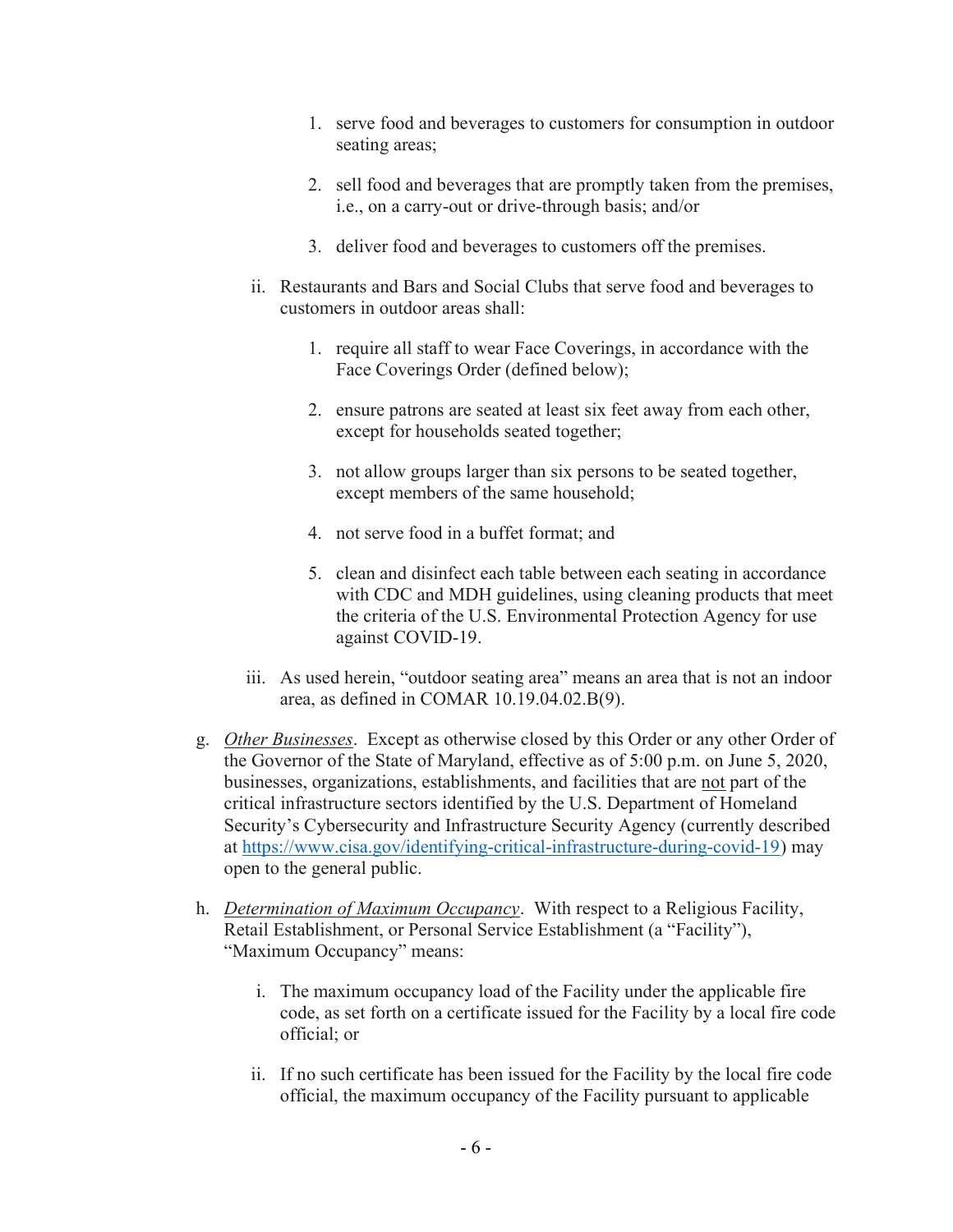laws, regulations, and permits.

- i. Operating Requirements.
	- i. All businesses, organizations, establishments, and facilities that are permitted to be open under this paragraph III shall comply with:
		- 1. applicable Local Orders;
		- 2. applicable Secretary's Directives;
		- 3. applicable social distancing guidance published by CDC and MDH; and
		- 4. orders issued by the applicable Local Health Officer pursuant to the Order of the Governor of the State of Maryland Number 20-04- 05-02, dated April 5, 2020, entitled "Delegating Authority to Local Officials to Control and Close Unsafe Facilities", as it may be amended from time to time.
	- ii. For avoidance of doubt, Retail Establishments shall continue to comply with the Order of the Governor of the State of Maryland Number 20-04- 15-01, dated April 15, 2020, entitled "Requiring Use of Face Coverings Under Certain Circumstances and Requiring Implementation of Certain Physical Distancing Measures", as it may be amended from time to time (the "Face Coverings Order").
	- iii. Any business, organization, establishment, or facility in the State of Maryland may require its customers over the age of two, visitors over the age of two, and/or staff to wear Face Coverings (as defined in the Face Coverings Order). A business, organization, establishment, or facility that elects to do so shall post signage at each entrance advising customers, visitors, and/or staff about such requirement.

#### IV. Businesses, Organizations, Establishments, and Facilities Required to Close.

- a. Senior Centers. All senior citizen activities centers (as defined in Section 10- 501(i) of the Human Services Article of the Maryland Code) shall remain closed until after termination of the state of emergency and the proclamation of the catastrophic health emergency has been rescinded.
- b. Restaurants and Bars.
	- i. This Order controls the occupancy and use of restaurants, bars, and other similar establishments that sell food or beverages for consumption onpremises in Maryland ("Restaurants and Bars"). This Order does not apply to food or beverage services in health care facilities, which are expressly excluded from the definition of "Restaurants and Bars."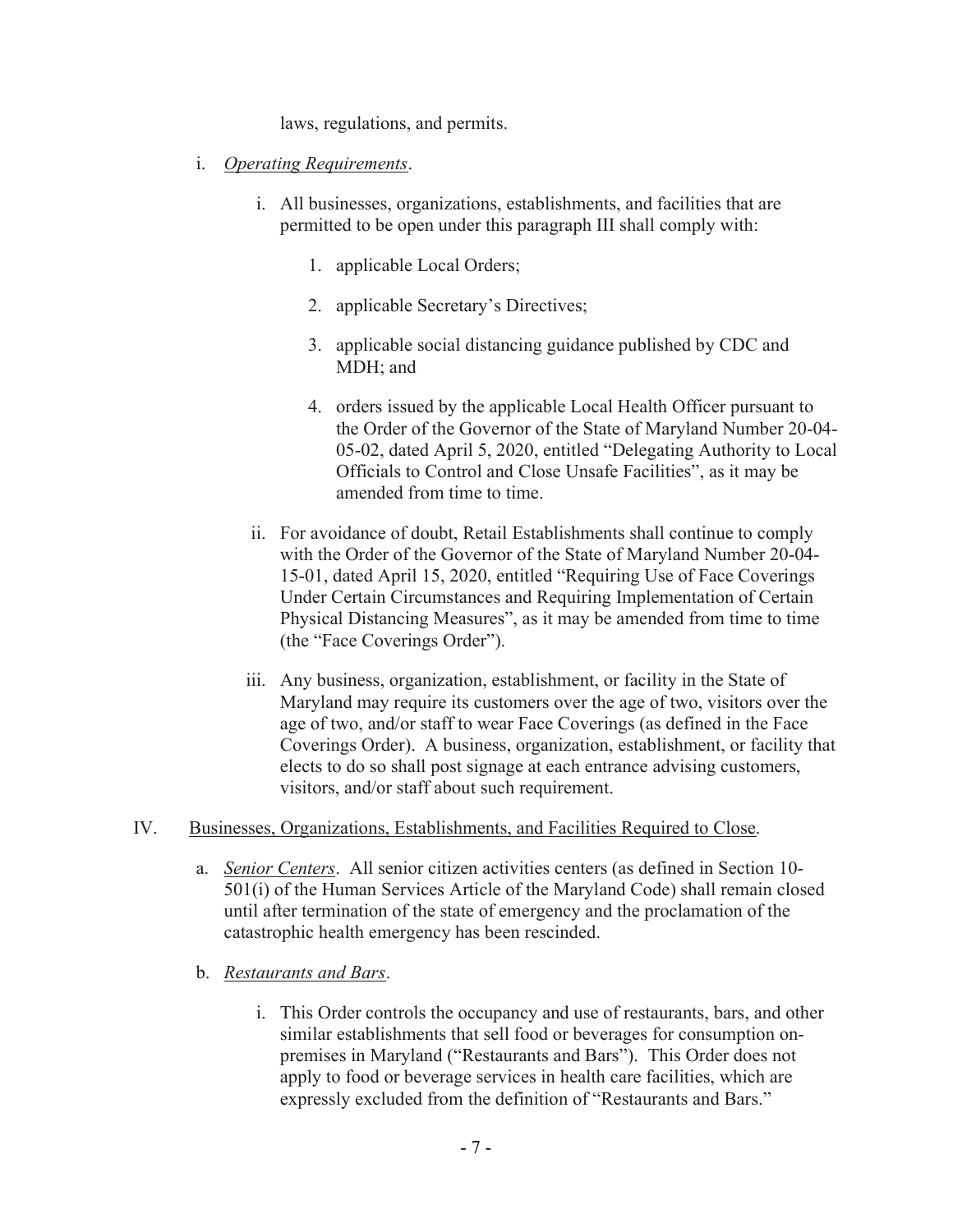- ii. Except as permitted by paragraph III.f, all Restaurants and Bars shall remain closed to the general public.
- c. Fitness Centers.
	- i. This Order controls the occupancy and use of fitness centers, health clubs, health spas, gyms, aquatic centers, and self-defense schools in Maryland ("Fitness Centers").
	- ii. All Fitness Centers shall remain closed to the general public, except that the portion of any Fitness Center that is licensed or otherwise permitted by applicable law, regulation, or order to provide child care services may remain open to the general public for the purpose of continuing to provide such child care services.

#### d. Theaters.

- i. This Order controls the occupancy and use of theatres in Maryland at which live performances occur or motion pictures are shown ("Theaters").
- ii. Except as permitted by paragraph III.e.vi.1, all Theaters shall remain closed to the general public.
- e. Malls.
	- i. This Order controls the occupancy and use of shopping centers in Maryland that have one or more enclosed pedestrian concourses ("Enclosed Malls").
	- ii. The following portions of Enclosed Malls shall remain closed to the general public:
		- 1. pedestrian concourses and other interior common areas open to the general public, including without limitation, food courts; and
		- 2. retail establishments only accessible to the general public from enclosed pedestrian concourses or other interior areas.
	- iii. This paragraph IV.e does not require closure of retail establishments attached to Enclosed Malls that are directly accessible from the outside.
	- iv. Notwithstanding paragraph IV.e.ii, local governments may approve access by the general public to the following parts of Enclosed Malls:
		- 1. retail establishments (a) that primarily sell groceries or pharmacy products, or (b) at which licensed professionals provide health care services; and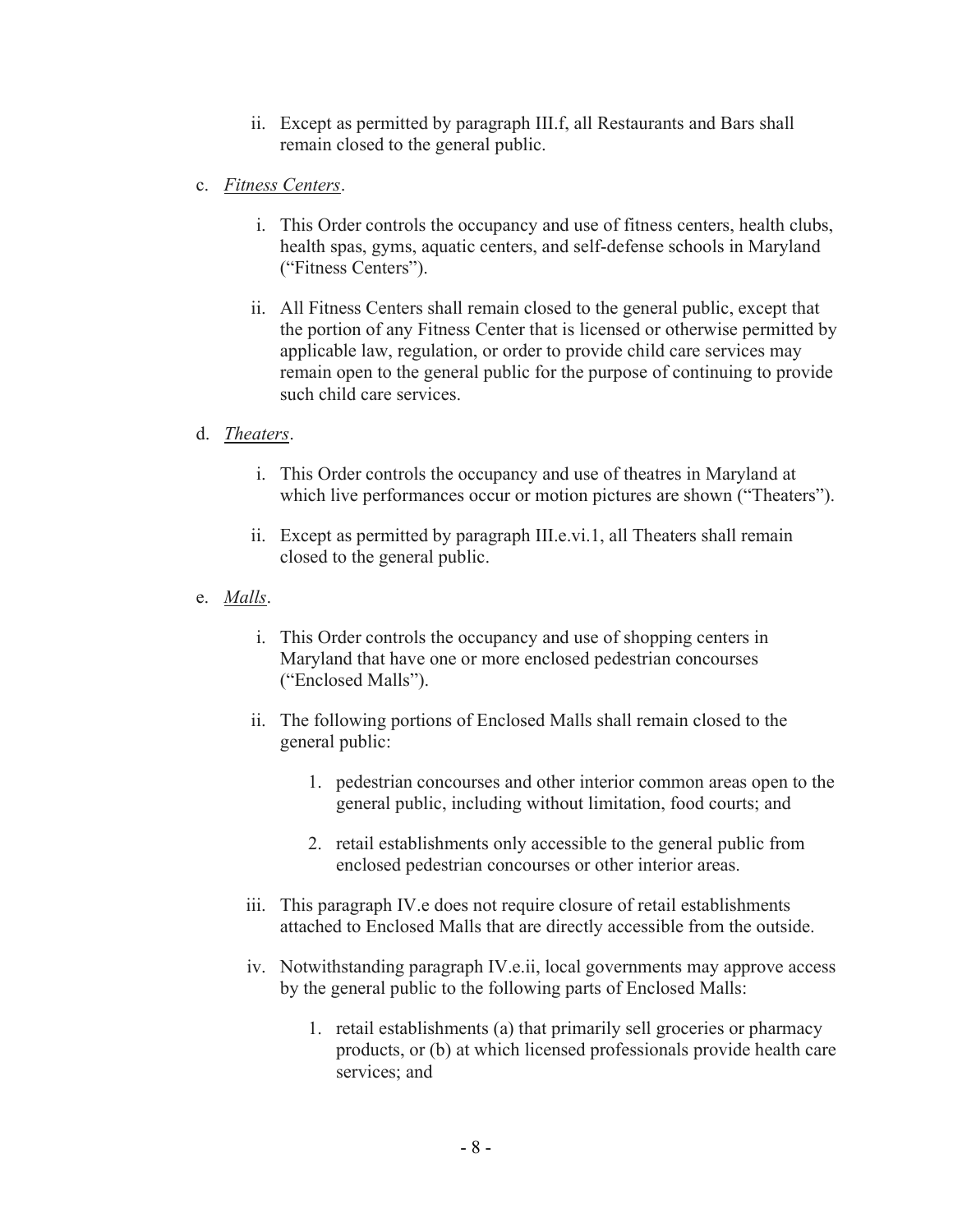- 2. pedestrian concourses and other interior common areas, but solely to the extent necessary for the general public to access the retail establishments described in paragraph IV.e.iv.1.
- f. Other Recreational Establishments.
	- i. This Order controls the occupancy and use of the following establishments in Maryland ("Recreational Establishments"):
		- 1. bingo halls;
		- 2. bowling alleys;
		- 3. pool halls;
		- 4. amusement parks;
		- 5. roller and ice skating rinks;
		- 6. miniature golf establishments;
		- 7. Social Clubs; and
		- 8. any other establishment not listed above that is subject to the admission and amusement tax under Title 4 of the Tax-General Article of the Maryland Code.
	- ii. All Recreational Establishments shall remain closed to the general public (including members, in the case of private clubs).
- g. Minimal Operations. Staff and owners may continue to be on-site at any business, organization, establishment, or facility that is required to be closed pursuant to this Order for only the following purposes:
	- i. Facilitating remote working  $(a/k/a / \text{telework})$  by other staff;
	- ii. Maintaining essential property;
	- iii. Preventing loss of, or damage to property, including without limitation, preventing spoilage of perishable inventory;
	- iv. Performing essential administrative functions, including without limitation, picking up mail and processing payroll; and
	- v. Caring for live animals.
- h. *Closure By Other Order*. All businesses, organizations, establishments, and facilities that are required to close pursuant to any other Order of the Governor of the State of Maryland or any other Order of a political subdivision, shall be and remain closed in accordance with such other Order, as the case may be.
- V. Specific Exclusions. For avoidance of doubt, this Order does not require the closure of, or prohibit the movement of any staff or volunteer traveling to, from, or in connection with their duties at any: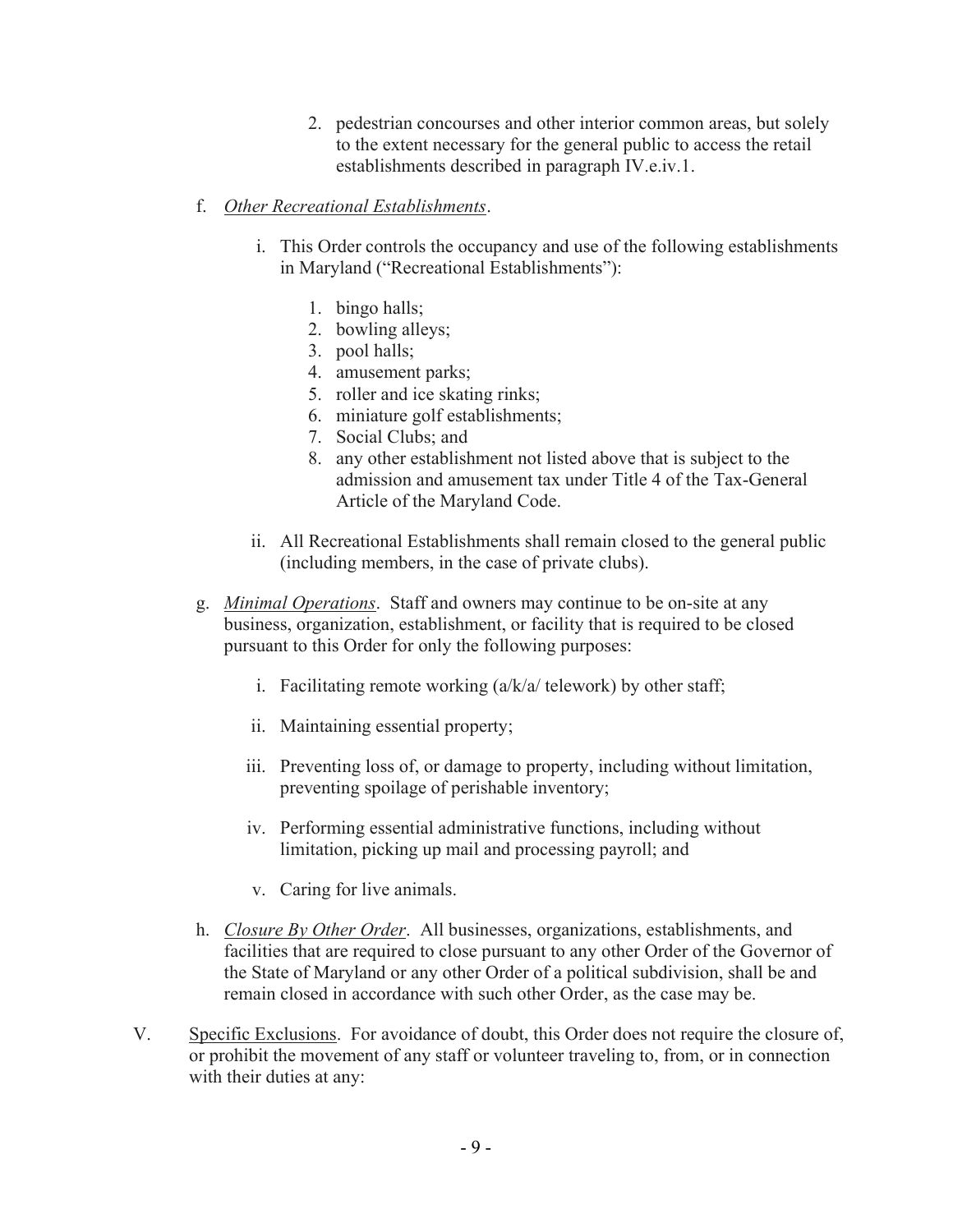- a. federal, State, or local government unit, building, or facility;
- b. newspaper, television, radio, or other media service; or
- c. non-profit organization or facility providing essential services to low-income persons, including, without limitation, homeless shelters, food banks, and soup kitchens.

#### VI. Government Buildings and Facilities with Large Occupancy or Attendance.

- a. State and local government buildings and facilities with an expected occupancy or attendance of more than 10 people shall:
	- i. Promptly and conspicuously post in the building or facility a copy of the MDH recommendations for social distancing; and
	- ii. Provide all occupants and attendees with the capability to wash their hands.
- b. A copy of this Order shall be made available to all occupants or attendees at any State or local government building and facility with an expected occupancy or attendance of more than 10 people.

#### VII. General Provisions.

- a. Each law enforcement officer of the State or a political subdivision shall execute and enforce this Order and any Local Order.
- b. A person who knowingly and willfully violates this Order or any Local Order is guilty of a misdemeanor and on conviction is subject to imprisonment not exceeding one year or a fine not exceeding \$5,000 or both.
- c. This Order remains effective until after termination of the state of emergency and the proclamation of the catastrophic health emergency has been rescinded, or until rescinded, superseded, amended, or revised by additional orders.
- d. The effect of any statute, rule, or regulation of an agency of the State or a political subdivision inconsistent with this order is hereby suspended to the extent of the inconsistency.
- e. The underlined paragraph headings in this Order are for convenience of reference only and shall not affect the interpretation of this Order.
- f. If any provision of this Order or its application to any person, entity, or circumstance is held invalid by any court of competent jurisdiction, all other provisions or applications of the Order shall remain in effect to the extent possible without the invalid provision or application. To achieve this purpose, the provisions of this Order are severable.